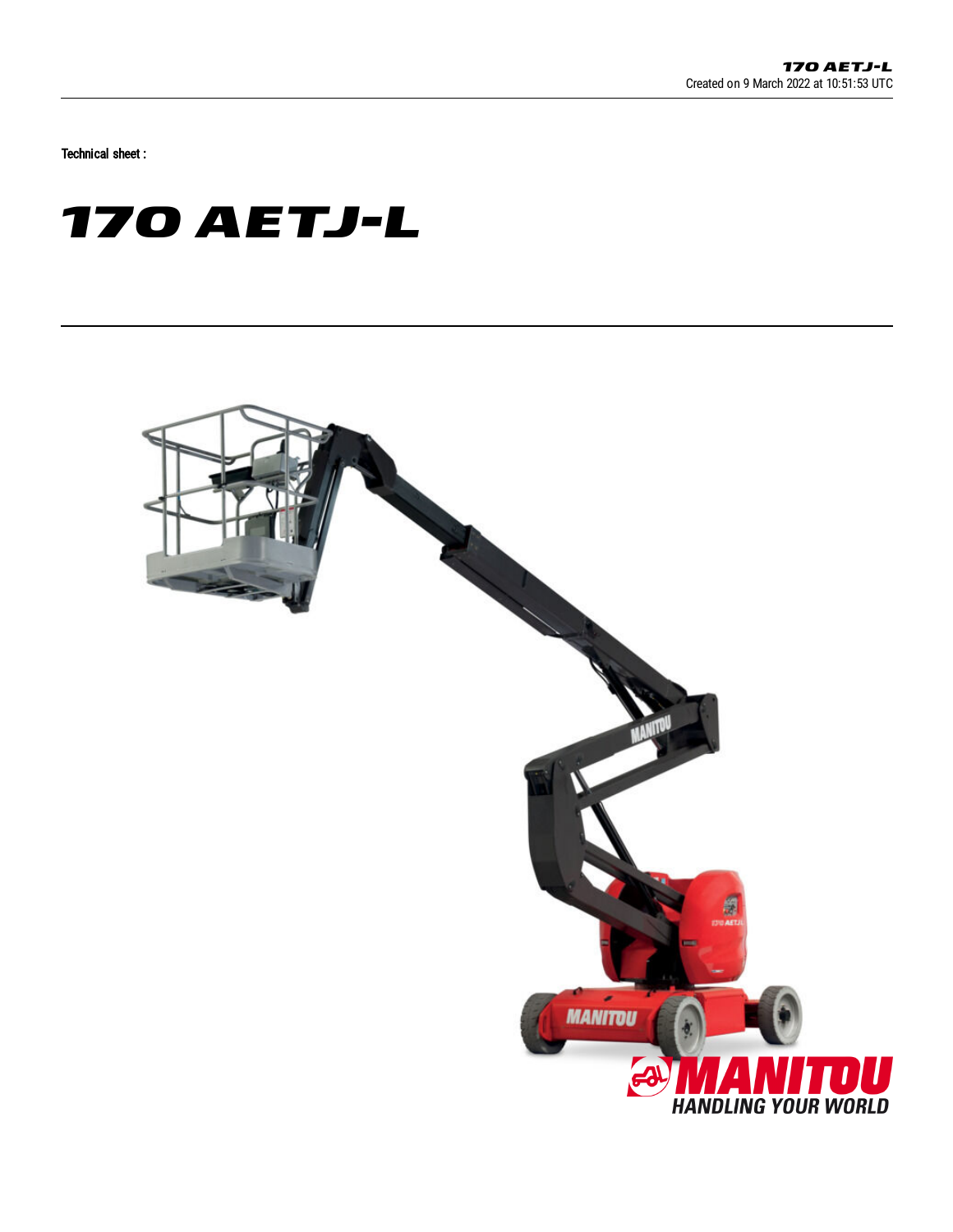| <b>Capacities</b>                        |         | <b>Metric</b>                 |
|------------------------------------------|---------|-------------------------------|
| Working height                           | h21     | 16.90 n                       |
| Platform height                          | h7      | 14.90 n                       |
| Max. outreach                            |         | 9.43 m                        |
| Overhang                                 | h31     | 7 <sub>m</sub>                |
| Pendular arm rotation (top / bottom)     |         | $+65°/ -6$                    |
| Platform capacity                        | Q       | 200 kg                        |
| <b>Turret rotation</b>                   |         | 355°                          |
| Platform rotation (right / left)         |         | 66°/59                        |
| Number of people (inside / outside)      |         | $2/2$                         |
| <b>Weight and dimensions</b>             |         |                               |
| Platform weight*                         |         | 6910 kg                       |
| Platform dimensions (length x width)     | lp / ep | $1.20 \text{ m} \times 0.$    |
| Overall width                            | b1      | 1.75 m                        |
| Overall length                           | 1       | $6.84$ m                      |
| Overall height                           | h17     | 1.97 <sub>m</sub>             |
| Overall length (stowed)                  | 9       | 5.12 m                        |
| Overall height (stowed)                  | h18     | 2.04 m                        |
| Floor height (access)                    | h20     | $0.40 \; m$                   |
| Jib length                               | 113     | $1.26$ m                      |
| Counterweight offset (turret at 90°)     | a7      | $0.08$ m                      |
| Internal turning radius (over tyres)     | b13     | 2 <sub>m</sub>                |
| External turning radius                  | Wa3     | 4.30 m                        |
| Tailswing                                |         | $0.08$ m                      |
| Ground clearance at centre of wheelbase  | m2      | 0.14 m                        |
| Wheelbase                                | y       | 2 <sub>m</sub>                |
| Performances                             |         |                               |
| Drive speed - stowed                     |         | 5 km/h                        |
| Drive speed - raised                     |         | $0.60$ km                     |
| Gradeability                             |         | 22 %                          |
| Permissible leveling                     |         | $3\,$ $^{\circ}$              |
| Wheels                                   |         |                               |
| Tyres type                               |         | Solid non-mark                |
| Dimensions of front wheels / rear wheels |         | $0,60x0,19m - 0,0$            |
| Drive wheels (front / rear)              |         | 0/2                           |
| Steering wheels (front / rear)           |         | 2/0                           |
| Braking wheels (front / rear)            |         | 0/2                           |
| <b>Engine/Battery</b>                    |         |                               |
| Electric engine power rating             |         | 2 x 4.50                      |
| Electric Pump                            |         | 3.70 kV                       |
| Battery / Batteries capacity             |         | 48 V / 240                    |
| Integrated charger (V / A)               |         | 48 V / 30                     |
| Miscellaneous                            |         |                               |
| Number of cycles with STD Battery (HIRD) |         | 46                            |
| <b>Ground Pressure</b>                   |         | 16.60 dan/                    |
| Hydraulic Pressure                       |         | 210 Ba                        |
| Hydraulic tank capacity                  |         | 151                           |
| Vibration on hands/arms                  |         | $< 2.50$ m                    |
| <b>Standards compliance</b>              |         |                               |
|                                          |         | European directives: 2006/42/ |
| This machine is in compliance with:      |         | EN280:2013) - 2004/108/EC     |

| 21             | <b>Metric</b><br>16.90 m                                                                                             |
|----------------|----------------------------------------------------------------------------------------------------------------------|
| 7              | 14.90 m                                                                                                              |
|                | 9.43 m                                                                                                               |
| 31             | 7 <sub>m</sub>                                                                                                       |
|                | $+65°/ -65°$                                                                                                         |
| j              | 200 kg                                                                                                               |
|                | 355°                                                                                                                 |
|                | 66°/59°                                                                                                              |
|                | 2/2                                                                                                                  |
|                |                                                                                                                      |
|                | 6910 kg                                                                                                              |
| ' ep           | 1.20 m x 0.92 m                                                                                                      |
| $\overline{1}$ | 1.75 <sub>m</sub>                                                                                                    |
| 1              | $6.84$ m                                                                                                             |
| 17             | 1.97 <sub>m</sub>                                                                                                    |
| 9              | 5.12 m                                                                                                               |
| 18             | 2.04 <sub>m</sub>                                                                                                    |
| 20             | 0.40 <sub>m</sub>                                                                                                    |
| 3              | $1.26$ m                                                                                                             |
| 7              | 0.08 m                                                                                                               |
| 13             | 2 <sub>m</sub>                                                                                                       |
| a3             | 4.30 m                                                                                                               |
|                | $0.08$ m                                                                                                             |
| $\overline{2}$ | 0.14 <sub>m</sub>                                                                                                    |
| y              | 2 <sub>m</sub>                                                                                                       |
|                |                                                                                                                      |
|                | 5 km/h                                                                                                               |
|                | $0.60$ km/h                                                                                                          |
|                | 22 %                                                                                                                 |
|                | 3°                                                                                                                   |
|                |                                                                                                                      |
|                | Solid non-marking tires                                                                                              |
|                | 0,60x0,19m - 0,60x0,19m                                                                                              |
|                | 0/2                                                                                                                  |
|                | 2/0                                                                                                                  |
|                | 0/2                                                                                                                  |
|                |                                                                                                                      |
|                | 2 x 4.50 kW                                                                                                          |
|                | 3.70 kW<br>48 V / 240 Ah                                                                                             |
|                | 48 V / 30 A                                                                                                          |
|                |                                                                                                                      |
|                | 46                                                                                                                   |
|                | 16.60 dan/cm2                                                                                                        |
|                | 210 Bar                                                                                                              |
|                | 151                                                                                                                  |
|                | $< 2.50$ m/s <sup>2</sup>                                                                                            |
|                |                                                                                                                      |
|                |                                                                                                                      |
|                |                                                                                                                      |
|                | European directives: 2006/42/EC- Machinery (revised<br>EN280:2013) - 2004/108/EC (EMC) - 2006/95/EC<br>(Low voltage) |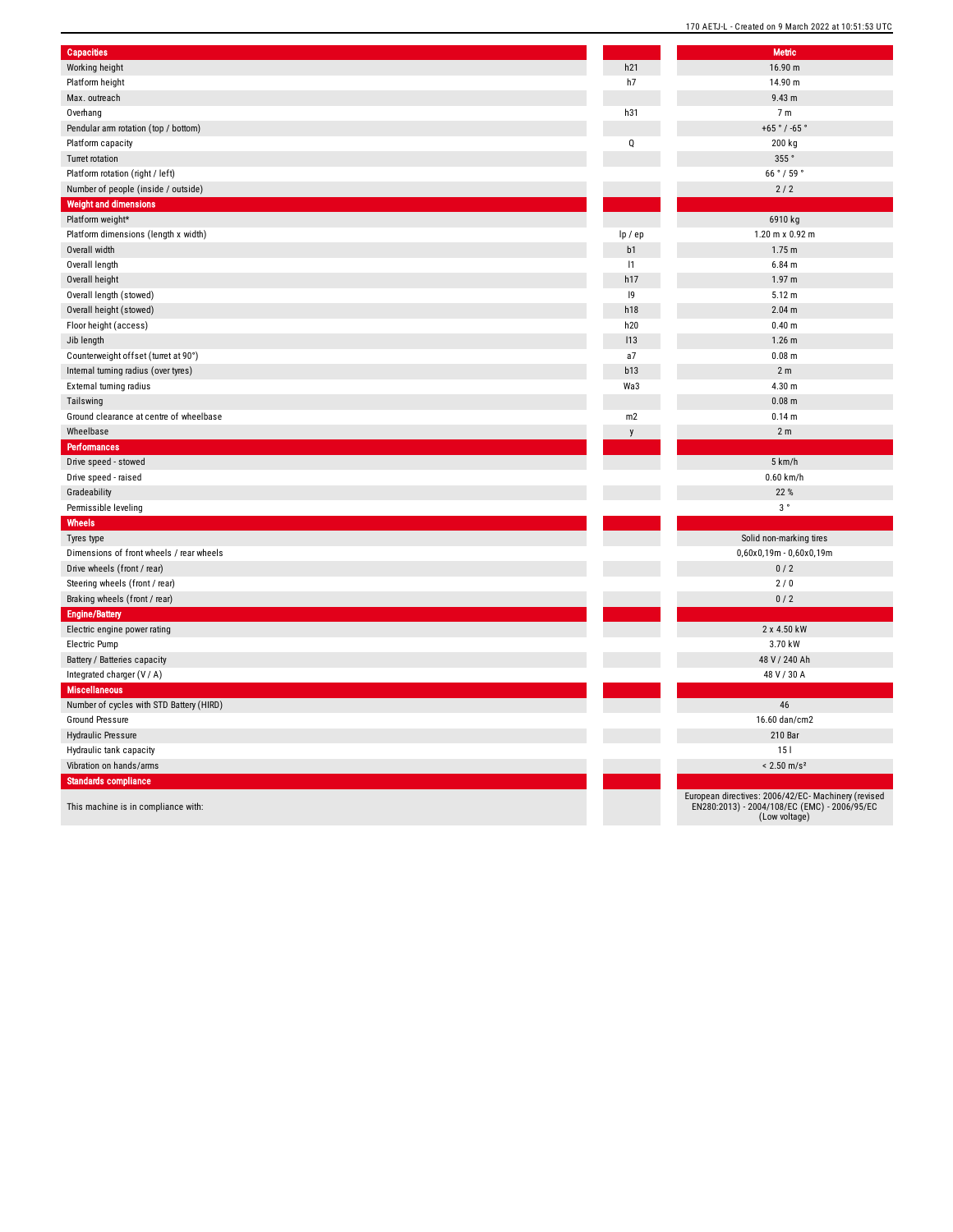## 170 AETJ-L - Load chart

### Load Chart metric

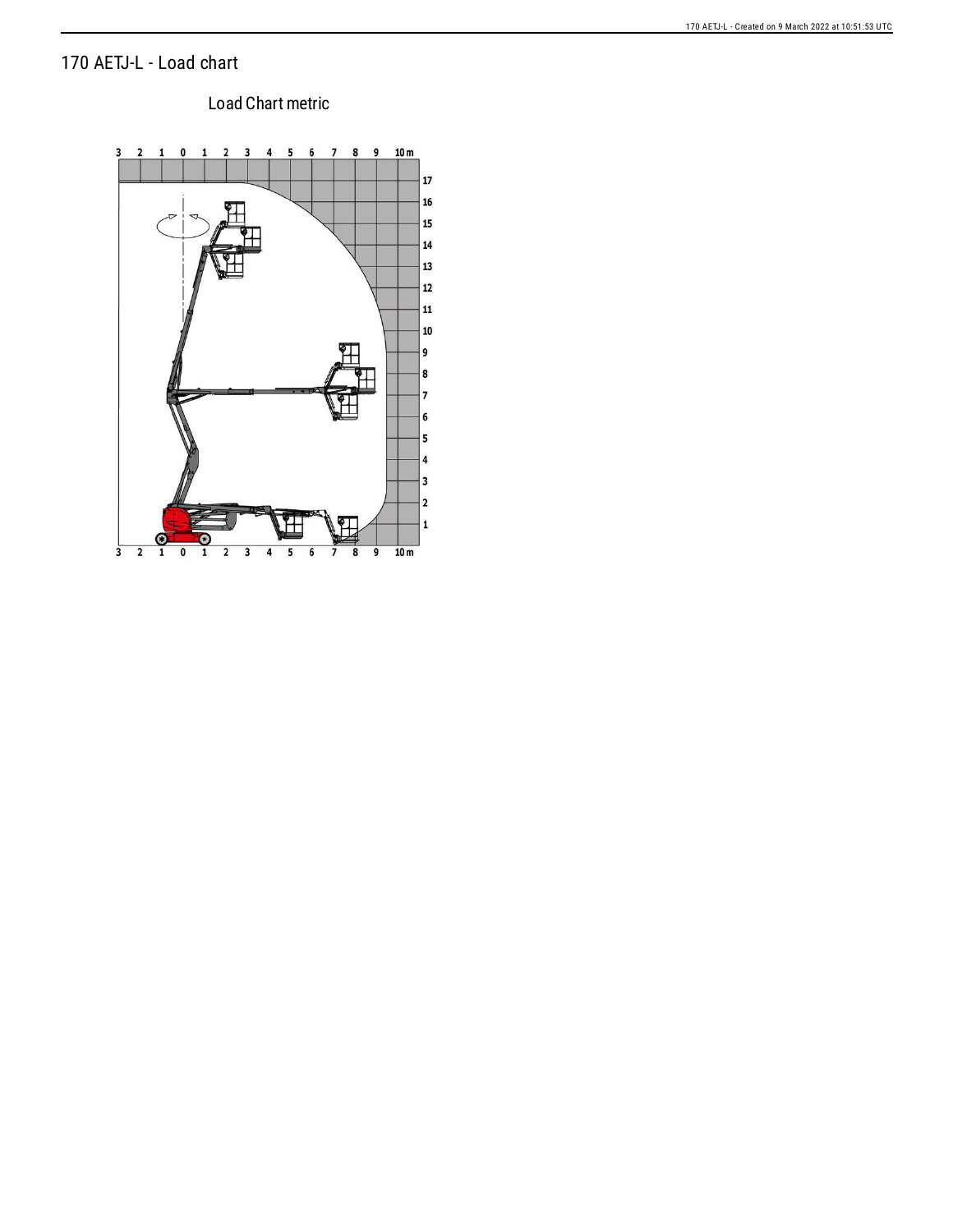# 170 AETJ-L - Dimensional drawing

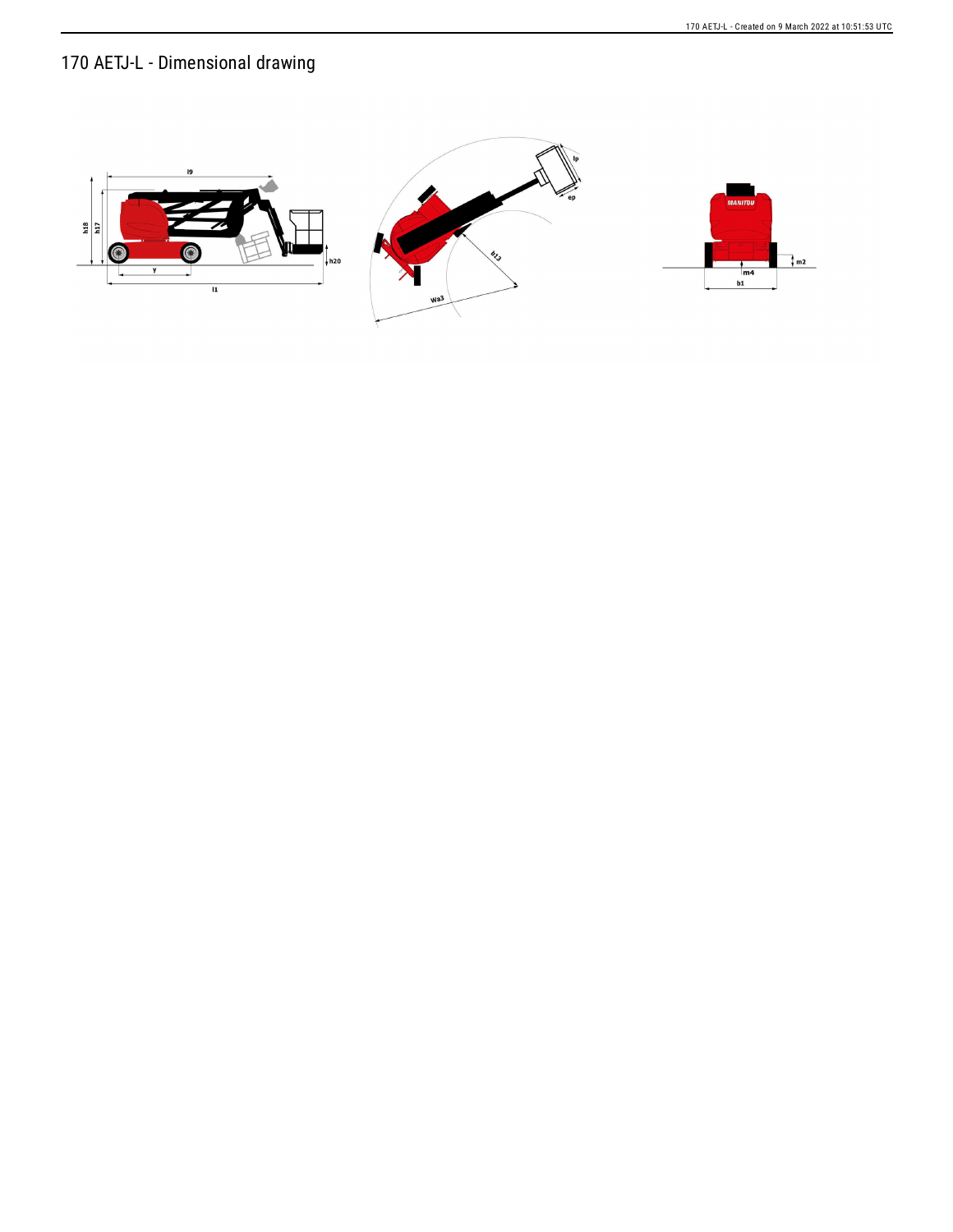# **Equipment**

### Standard

| 230V Predisposition                                                         |
|-----------------------------------------------------------------------------|
| Audible alarm and illuminated indicator lamp (leveling, overload, lowering) |
| Battery charge indicator lamp                                               |
| CAN bus technology                                                          |
| Emergency stop button in platform and on frame                              |
| Hom in the platform                                                         |
| Hour meter                                                                  |
| Integrated diagnostic assistance                                            |
| Manual emergency lowering                                                   |
| Multi-voltage integrated charger                                            |
| Negative-type braking on rear wheels                                        |
| Non-marking rubber tyres                                                    |
| Pendular arm                                                                |
| Platform with open-work floor                                               |
| Proportional controls                                                       |
| Slinging and securing rings                                                 |
| Tool box in platform                                                        |
| <b>Traction battery</b>                                                     |
| Travel possible at maximum height                                           |

#### **Optional**

| Air predisposition<br>Beep on every movement<br>Beep upon travel<br>Biodegradable oil<br>Centralized recharging of battery<br>Cold weather kit<br>Extreme cold oil<br><b>Flashing Light</b><br>Highly capacity battery<br>Maintenance-free battery<br>Personalized paintwork<br>Protective cover for control panel<br>SMS: Safe Man System<br>Safety hamess<br>Water predisposition<br>Working headlight in platform | 110 or 230V plug with differential circuit breaker |
|----------------------------------------------------------------------------------------------------------------------------------------------------------------------------------------------------------------------------------------------------------------------------------------------------------------------------------------------------------------------------------------------------------------------|----------------------------------------------------|
|                                                                                                                                                                                                                                                                                                                                                                                                                      |                                                    |
|                                                                                                                                                                                                                                                                                                                                                                                                                      |                                                    |
|                                                                                                                                                                                                                                                                                                                                                                                                                      |                                                    |
|                                                                                                                                                                                                                                                                                                                                                                                                                      |                                                    |
|                                                                                                                                                                                                                                                                                                                                                                                                                      |                                                    |
|                                                                                                                                                                                                                                                                                                                                                                                                                      |                                                    |
|                                                                                                                                                                                                                                                                                                                                                                                                                      |                                                    |
|                                                                                                                                                                                                                                                                                                                                                                                                                      |                                                    |
|                                                                                                                                                                                                                                                                                                                                                                                                                      |                                                    |
|                                                                                                                                                                                                                                                                                                                                                                                                                      |                                                    |
|                                                                                                                                                                                                                                                                                                                                                                                                                      |                                                    |
|                                                                                                                                                                                                                                                                                                                                                                                                                      |                                                    |
|                                                                                                                                                                                                                                                                                                                                                                                                                      |                                                    |
|                                                                                                                                                                                                                                                                                                                                                                                                                      |                                                    |
|                                                                                                                                                                                                                                                                                                                                                                                                                      |                                                    |
|                                                                                                                                                                                                                                                                                                                                                                                                                      |                                                    |